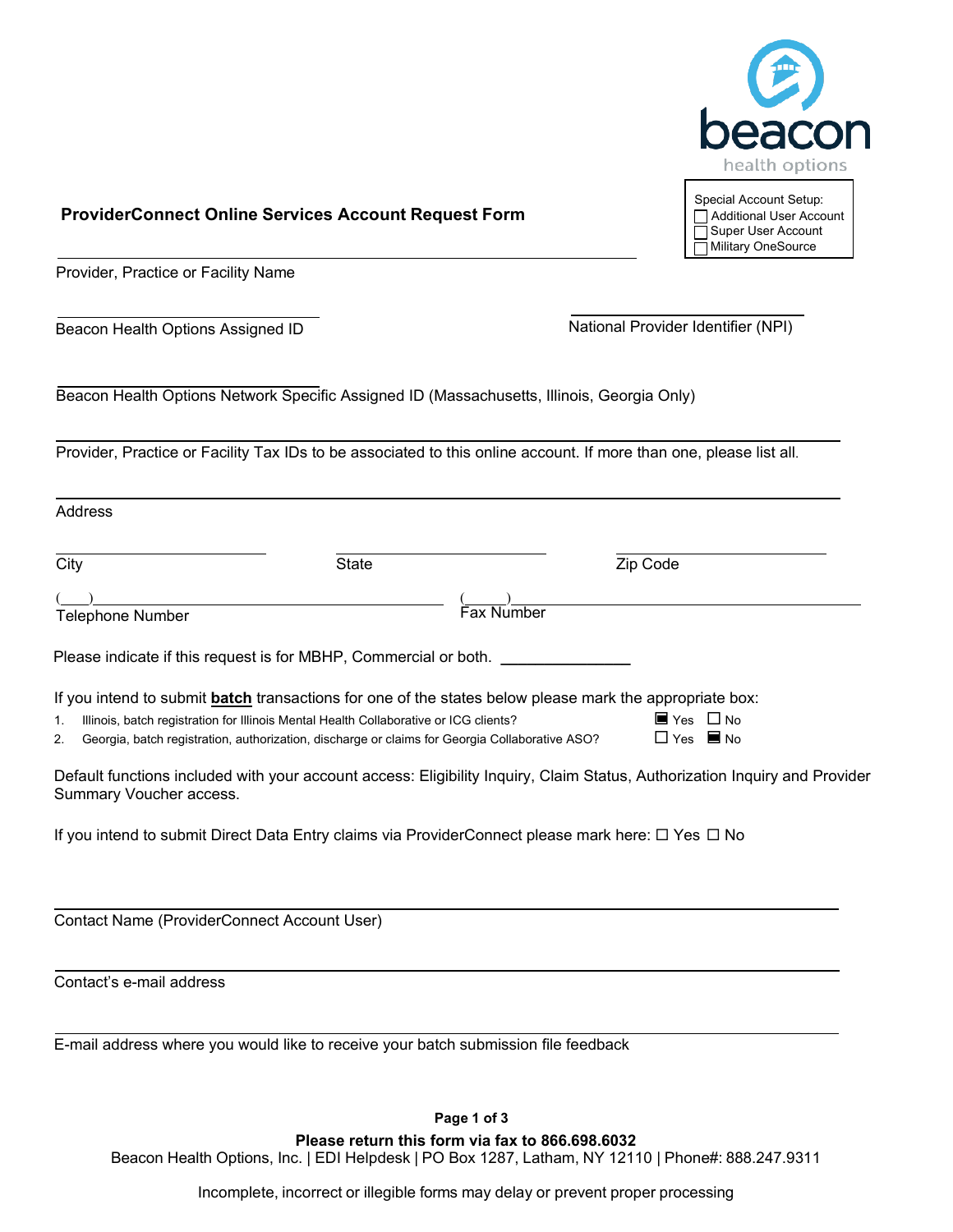

Agreement Terms:

- A. The undersigned submitter authorizes Beacon Health Options, Inc. to receive and process batch registration, authorization and/or discharge submissions via Beacon Health Options Online Provider Services Program on his/her/its behalf in accordance with the applicable regulations.
- B. All submitted information must be true, accurate and complete. I/We understand that payment of any claim submitted in falsification or concealment of a material fact may be prosecuted under any applicable state and/or federal laws.
- C. The Submitter agrees to comply with any laws, rules and regulations governing the Beacon Health Options Online Provider Services/EDI program.
- D. The Provider agrees to accept, as payment in full, the amounts paid in accordance with the fee schedules provided for under previously established agreements with Beacon Health Options.

This is to certify that the following is true:

| I am a provider                                                                      |
|--------------------------------------------------------------------------------------|
|                                                                                      |
| OR OR<br>I am office staff of a Provider, and am authorized to sign on their behalf. |

Signatures:

Ē

Legal name of Organization **Title of individual signing for organization** 

Name of Individual Signing for Organization Authorizing Signature Date

| For Super User Accounts Only; managed user Information:                                 |                      |  |
|-----------------------------------------------------------------------------------------|----------------------|--|
| First and Last Name of Initial Managed User<br>(Must differ from Super User on page 1)  | Managed User's Phone |  |
| Managed User's e-mail address (Please print)<br>(Must differ from Super User on page 1) |                      |  |

**Page 2 of 3 Please return this form via fax to 866.698.6032** Beacon Health Options, Inc. | EDI Helpdesk | PO Box 1287, Latham, NY 12110 | Phone#: 888.247.9311

Incomplete, incorrect or illegible forms may delay or prevent proper processing